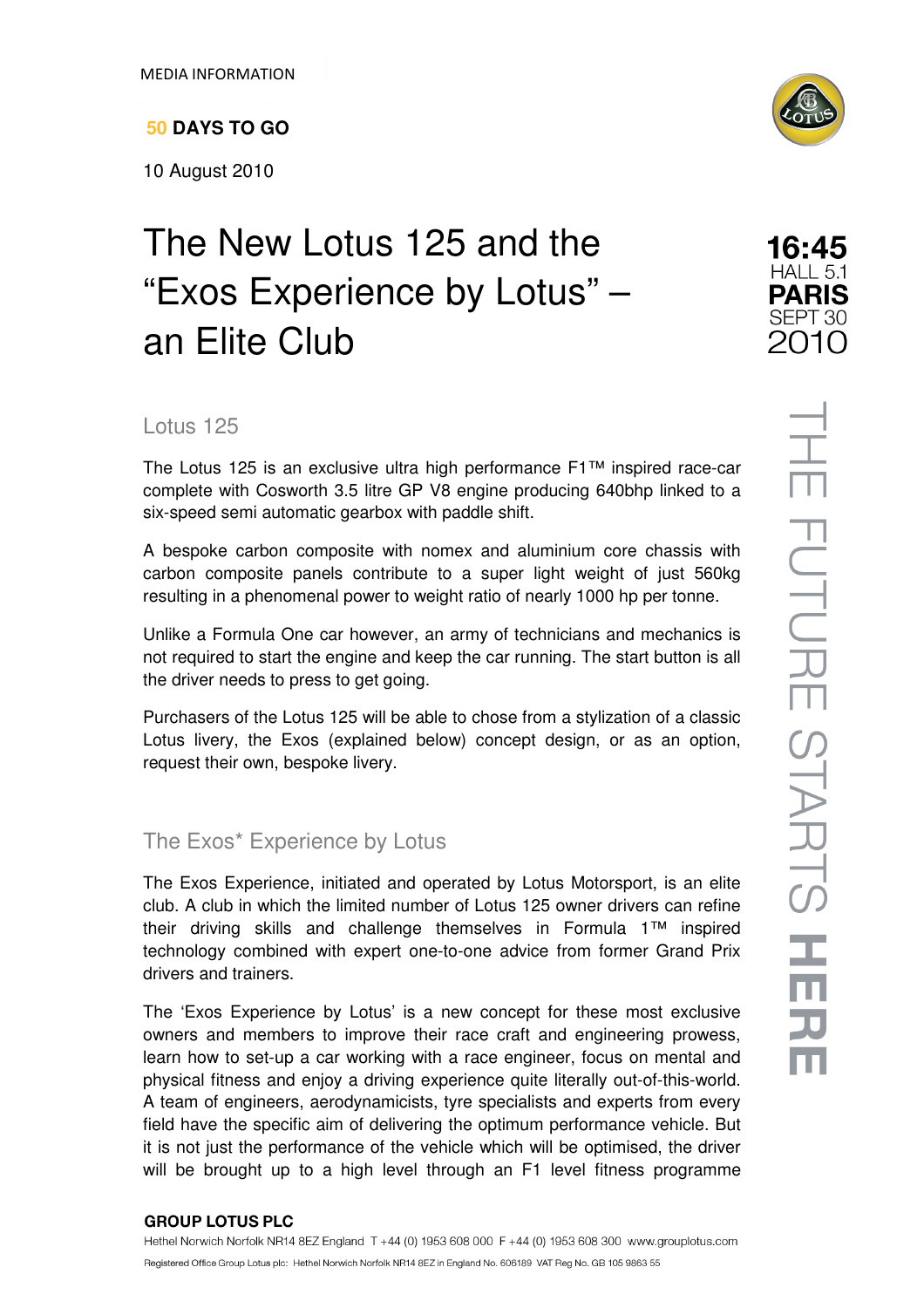including nutrition, strength and fitness training and through driver training from former Lotus F1 drivers to raise the customers' skill levels to F1 standard.

A member of the Exos Experience will be offered an elite concierge service for track based activity including assisting with travel arrangements and transfers to the track enabling the owner to begin their experience as smoothly as possible. The dedicated Lotus Exos concierge will act as a central point of contact for all arrangements and communications covering all official documentation and special requests.

Just as Formula 1™ drivers must prove themselves from week-to-week on Grand Prix tracks around the world, the 'Exos Experience by Lotus' will be held at European circuits with first class facilities, like the famous Paul Ricard Circuit in the south of France, and the Autódromo do Algarve, Portimao in Portugal. Owners will learn to drive in conditions similar to the most demanding race proven circuits in motorsport. With Lotus' sophisticated data-gathering systems they'll also be able to compare lap times with past and present heroes of the sport and debate braking distances - with braking zones of less than 100m, one of the difficult aspects to master - and overlay racing lines, entry and exit speeds and terminal velocity.

Each event will be structured to enable the driver to hone their skills allowing them to develop as a more complete driver and experience a near facsimile of a Grand Prix weekend. They will be advised on all aspects of car and driver performance to ensure that they benefit fully from the ownership of a Lotus 125. Lotus' team of driver coaches, technicians and physiotherapists will be at their service throughout the event: helping to improve race-craft, technical understanding and preparation for the physical strains of driving. The 'Exos Experience by Lotus', will provide a unique opportunity to extend driving skills in a safe but challenging atmosphere.

\*Exos = Exosphere - a reference to the earth's outer atmosphere - the exosphere - where space begins and G-forces lessen where atoms are on ballistic trajectories and the lightest gases including atomic oxygen reside.

#### Summary

The ultimate challenge set by the Exos Experience is to enter an atmosphere shaped by the world of Formula 1™, a place of meticulous attention to detail and precision combined with the upmost efficiency and quality. The experience will immerse the driver in automotive performance and engineering exactitude. They will be surrounded by a team of Lotus experts, each driven in their field, each respected for their ability to make the car/driver package as close to perfection as possible.





#### **GROUP LOTUS PLC** Hethel Norwich Norfolk NR14 8EZ England T +44 (0) 1953 608 000 F +44 (0) 1953 608 300 www.grouplotus.com Registered Office Group Lotus plc: Hethel Norwich Norfolk NR14 8EZ in England No. 606189 VAT Reg No. GB 105 9863 55